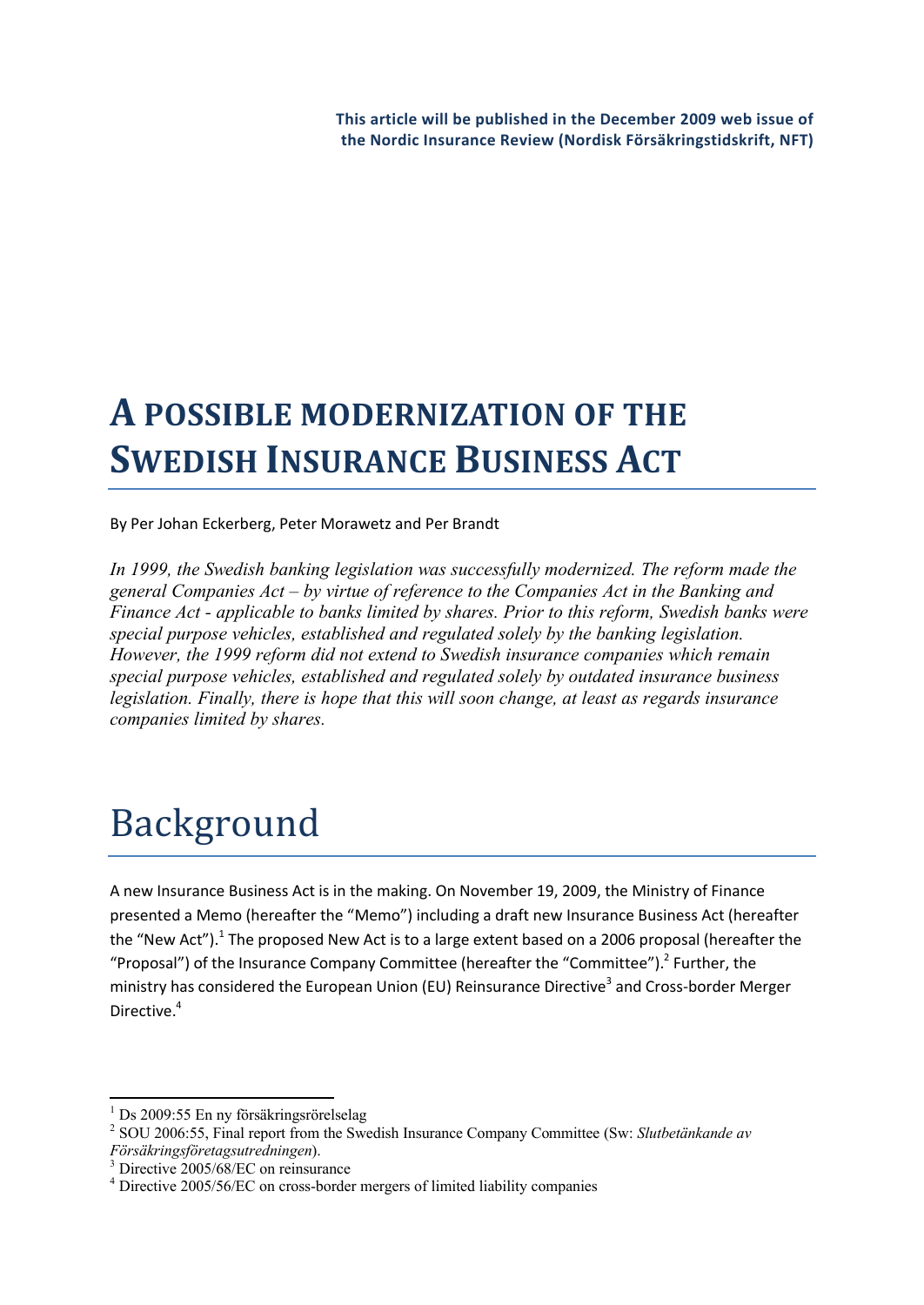# **Controversial issues**

The Proposal met with severe criticism from the insurance industry and important government bodies, such as the Swedish Financial Supervisory Authority (hereafter the "SFSA"). The objections focused almost entirely on two issues, of which the second proved to be the most controversial: (i) the proposed methods for strengthening policyholder influence in mutual insurance companies, such as Folksam Life; and (ii) the proposed procedures for "demutualization" of limited liability life insurance companies operated on a mutual basis (generally referred to as "hybrid companies"), 5 such as Skandia Life.

### **Two phases**

The Ministry of Finance announced that the modernization of the outdated existing 1982 Insurance Business Act<sup>6</sup> (hereafter the "Old Act") would proceed in two phases: First, the ministry planned to launch a proposal relating to *uncontroversial* insurance business matters. Thereafter, the ministry intended to deal with the more controversial issues. Eventually, the ministry decided to postpone only the second of the two controversial issues outlined above, i.e. the demutualization issue.<sup>7</sup> As regards the issue of policyholder influence in mutual insurance companies, the ministry has now suggested the following compromise solution.

### **Compromise solution**

Today, the voting power at general meetings of many of the major mutual insurance companies is held by organizations such as trade unions. The Committee proposed that only policyholders should be entitled to vote at general meetings of mutual insurance companies. This proposal attracted criticism from several of the parties concerned. Among other things it was feared that such *direct democracy* would be difficult to apply for practical reasons. The compromise solution now presented in the Memo means that at least half of the voting power should be held by the policyholders (or representatives elected by them) or organizations that could be considered to represent their interests<sup>8</sup>. It remains to be seen what kind of organizations that will qualify in this respect. It is clear from the Memo, however, that the Ministry of Finance has had no intention to *rock the boat*.

# **General principles**

Not least due to the EU Insurance Directives<sup>9</sup> and the forthcoming EU Solvency II regulations, it is clear that a number of special regulations must continue to apply to insurance businesses in Sweden. The regulations must also continue to focus on policyholder and third-party protection issues.<sup>10</sup> Furthermore, the regulations must avoid creating any unjustified distortion of competition between Swedish and other European Economic Area (EEA) insurance companies.<sup>11</sup>

<sup>10</sup> Ds 2009:55, page 147

<sup>&</sup>lt;sup>5</sup> Sw: *hybridbolag*, i. e. a life insurance company that, although limited by shares, does not have the right to distribute any profits to its shareholders

<sup>6</sup> Försäkringsrörelselag (1982:713)

<sup>7</sup> Ds 2009:55, page 130

<sup>8</sup> Ds 2009:55, page 235

<sup>&</sup>lt;sup>9</sup> In particular Directive 1992/49/EC on non-life insurance, Directive 2002/83/EC on life assurance and Directive 2005/68/EC on reinsurance

 $11$  Ds 2009:55, page 143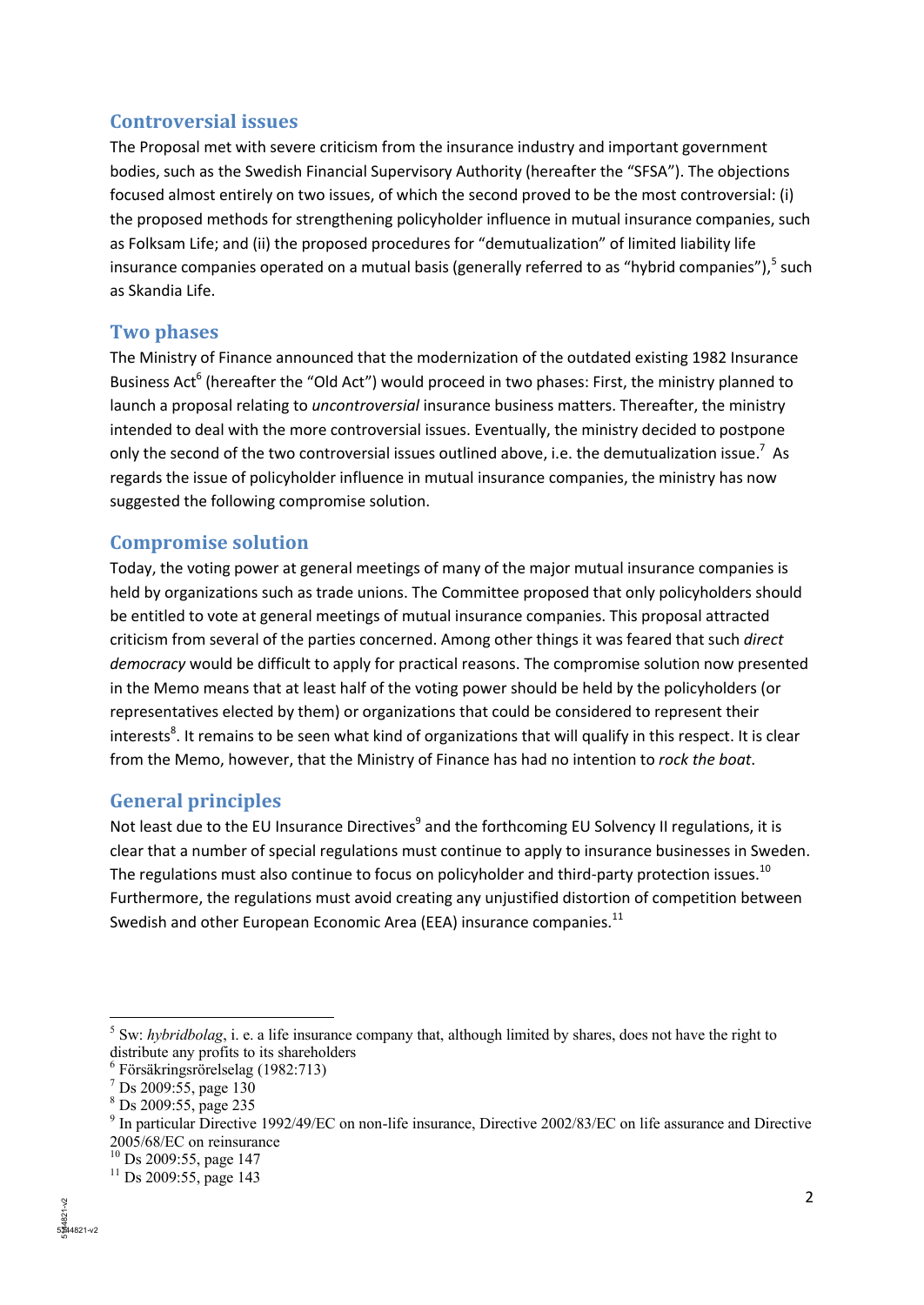### **General structure**

Most major Swedish banks own life insurance companies, some banks have even entered the nonlife market. As a consequence, most major Swedish life insurance companies have their own banks. Consistency between banking and insurance regulations is therefore a priority from a legislative and supervisory point of view.

As suggested in the Proposal, the New Act presented by the Ministry of Finance follows the structure of the well-received 1999 banking and finance reform. This reform made the general Companies Act<sup>12</sup> - by virtue of reference to the Companies Act in the Banking and Finance Act<sup>13</sup> - applicable to banks limited by shares.<sup>14</sup> Prior to 1999, Swedish banks were special purpose vehicles, established and regulated solely by the banking legislation. Further, the New Act has been based on a model whereby the Old Act (which regulates mutual and limited liability insurance companies) and the Friendly Societies Act<sup>15</sup> (which regulates friendly societies) will be repealed and replaced by a combined new Insurance Business Act.

#### **Modernization**

Although hypothetically less controversial, the first phase proposal now being put forward by the Ministry of Finance will still result in substantial changes and a significant modernization of the existing legislation. The content of the Memo is therefore of the utmost importance to the insurance industry. Further, the SFSA has pointed out to the ministry that there is also a need for significant modernization of the numerous instructions issued over the years by the SFSA in relation to insurance business. However, the SFSA has been unable to commence this task in the absence of new and modernized insurance business legislation.<sup>16</sup> Thus, the New Act will probably result in important subsequent regulatory changes.

### **Timing**

The publication date of the Ministry of Finance's proposal was changed many times. Among other things, the delay was attributed to the implementation of the EU Cross-border Merger Directive, the financial crisis and, more recently, the preparations for the 2009 Swedish Chairmanship of the EU Committee of Ministers. According to the Memo, the New Act shall enter into force in January 2011. This will be in the *nick of time.* The complications would probably have been considerable for the industry if the New Act had been introduced in 2012, simultaneously with all regulatory amendments following from the forthcoming implementation of the EU Solvency II project.

 $12$  Aktiebolagslag (2005:551)

<sup>&</sup>lt;sup>13</sup> Lag (2004:298) om bank- och finansieringsrörelse

<sup>&</sup>lt;sup>14</sup> Sw: *bankaktiebolag*. There are other kinds of banks in Sweden regulated by other legislation (such as savings banks, Sw: *sparbanker*)

 $15$  Lag (1972:262) om understödsföreningar

<sup>&</sup>lt;sup>16</sup> Letter from the SFSA to the Ministry of Finance dated December 19, 2008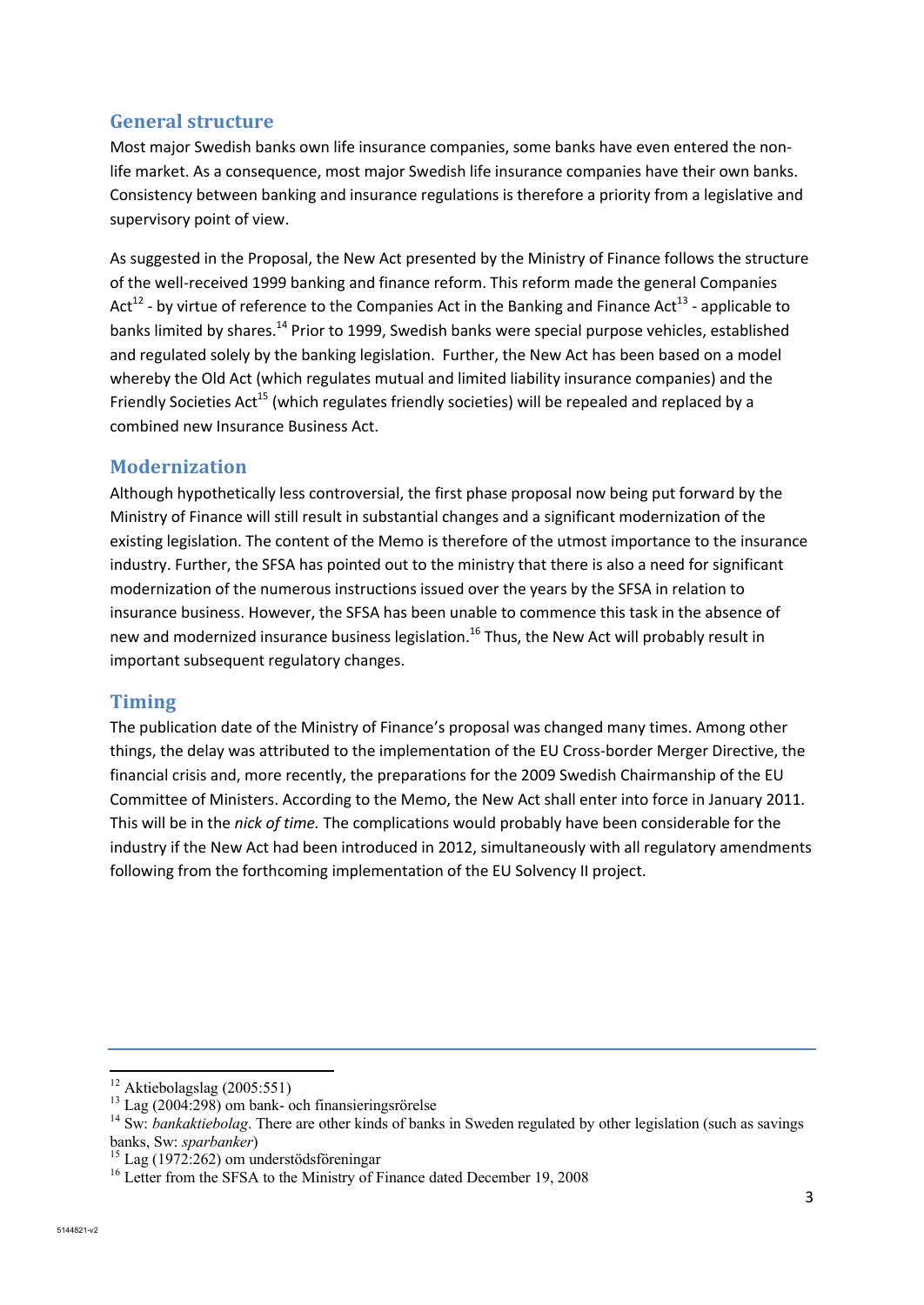# Applicable general company law

As mentioned above, the New Act will follow the structure of the 1999 banking and finance reform, which made the general Companies Act - by virtue of reference to the Companies Act in the Banking and Finance Act - applicable to banks limited by shares.

# **Limited liability insurance companies**

In the New Act, the general Companies Act will (by reference) be applicable to limited liability insurance companies (whether hybrid or profit distributing). Further, limited liability insurance companies will cease to be special purpose vehicles.

# **Friendly societies**

In the new combined Act, which will include regulations for friendly societies, the general Cooperative Societies Act<sup>17</sup> will (by reference) be applicable to friendly societies. However, the friendly societies will remain special purpose vehicles.

#### **Mutual insurance companies**

Whether the general Companies Act or the general Co-operative Societies Act should be applicable to mutual insurance companies has been a controversial issue.

Technically, it appears that a mutual insurance company has a legal structure that in most respects is based on principles for cooperative associations (i.e. the customers are the owners). The Committee thus suggested making the general Cooperative Societies Act applicable to mutual insurance companies. However, few Swedish mutual insurance companies are managed in accordance with those principles. Many features of leading Swedish mutual insurance companies are instead borrowed from general company law. One reason for this is that voting power often lies in the hands of organizations such as trade unions (claiming to represent the interests of the policyholders), and not with individual policyholders.

Hence, the choice of applicable regulation for mutual insurance companies is closely connected to the controversial issue of policyholder influence referred to above. The position taken by the Swedish Federation of Insurance Companies (hereafter the "Insurance Federation") in response to the Proposal was, however, that the Cooperative Societies Act was outdated and otherwise unsuitable.

The Ministry of Finance has, in principle, based the proposed regulation of mutual insurance companies on what may appear logical from a technical perspective, i.e. by reference to the Cooperative Societies Act. Thus, the ministry did not entirely yield to demands from a number of politically influential organizations (i.e. by reference to the Companies Act). However, it seems that the ministry agrees with the Insurance Federation that the current Cooperative Societies Act is unsuitable for regulating many aspects of mutual insurance business.<sup>18</sup> The Cooperative Societies Act

<sup>17</sup> Lag (1987:667) om ekonomiska föreningar

<sup>&</sup>lt;sup>18</sup> Ds 2009:55, page 208.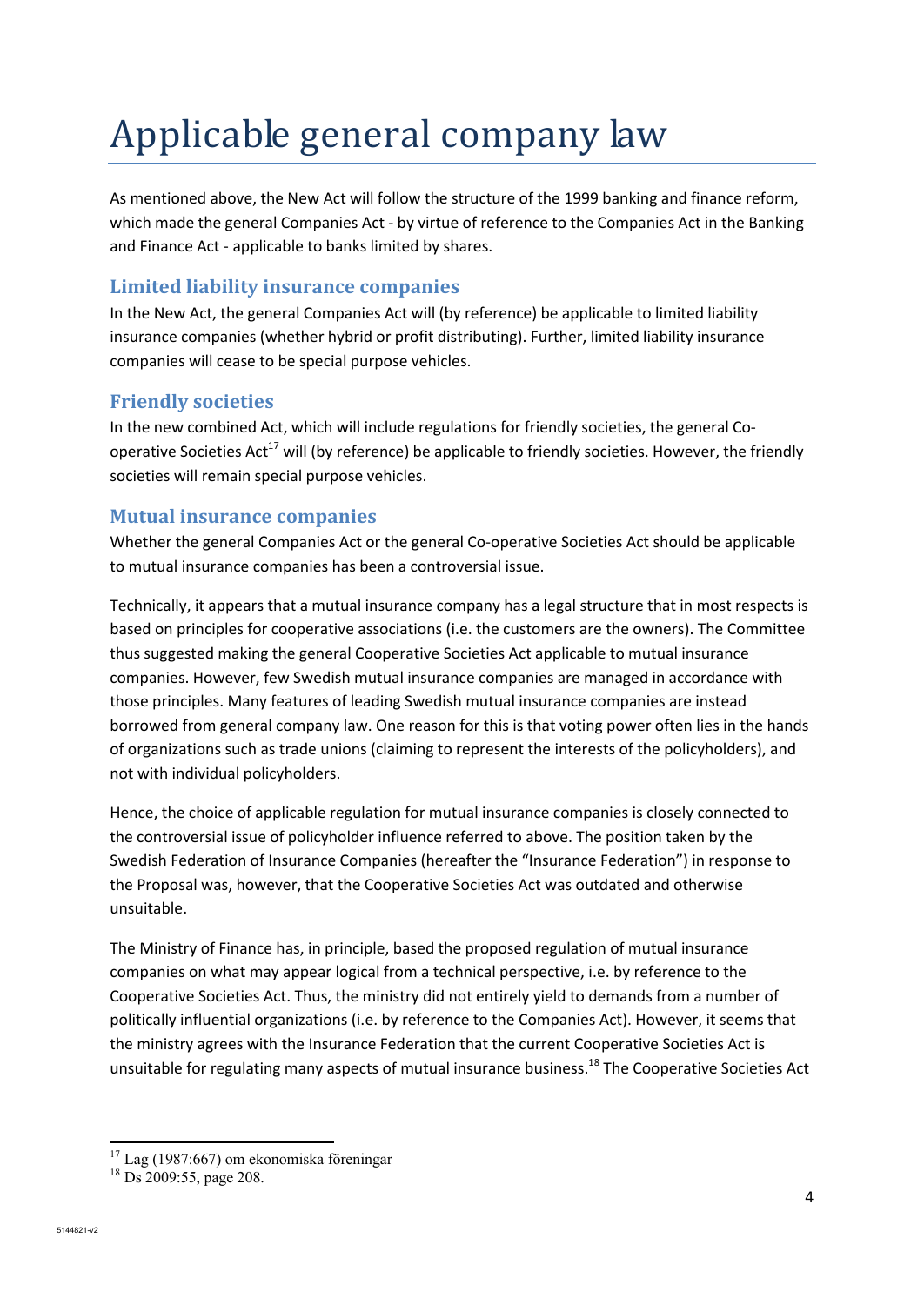is subject to revision and the final result is expected to be presented at year end 2010.<sup>19</sup> It is possible that this may result in several modifications of the New Act.

Very little reference is actually made in the New Act to the Cooperative Societies Act. This means that most of the provisions necessary for regulating mutual insurance companies are provided within the context of the Act itself. As much as 91 paragraphs in the New Act contain regulations pertaining to general company matters for mutual insurance companies that deviate from what is generally applicable to ordinary cooperative societies. Thus, the ministry has in fact retained the existing, outdated regulation for mutual insurance companies. The outcome is that the New Act does not provide any modernization of the legal structure for mutual insurance companies. Further, mutual insurance companies will remain special purpose vehicles. However, the structure of the New Act is clearer and the wording is more modern than that of the Old Act.

# Key issues

As mentioned above, a number of reform issues are uncontroversial by comparison with the two main points of contention; (i) and (ii) outlined above. Nevertheless, set forth below is a summary of some issues that might still have a significant impact for individual companies. Unless otherwise indicated below, the summary focuses only on issues of relevance to limited liability insurance companies.

# **Share capital**

SFSA practice is that, when examining an application for incorporation of a new insurance company, the SFSA is entitled "for reasons of stability" to require that the insurance company has a certain share capital in excess of the minimum requirements.<sup>20</sup> However, there is no clear support in the existing Insurance Business Act for this regulatory practice. The Committee thus suggested that, in addition to the minimum requirements in general company law, the new Insurance Business Act should require insurance companies to have a share capital level "adapted to the extent and nature of the planned activities".

In the opinion of the Insurance Federation, the share capital provision proposed by the Committee and the SFSA's practice in this regard lacked legal merit. The only relevant capital requirement under the EU directives and forthcoming Solvency II regulations relates to the *capital base*. Whether the capital base consists of share capital or other tier-one capital should be of no concern to the Swedish regulator.

The Banking and Finance Act contains the same share capital requirement for banks as that proposed by the Committee for insurance companies. $^{21}$  For reasons of consistency, one would have expected the Ministry of Finance to follow the advice of the Committee. However, in the absence of any EU solvency regulations relating specifically to the extent of share capital in insurance companies, the

<sup>&</sup>lt;sup>19</sup> Ds 2009:55, page 136.

 $20$  SOU 2006:55, page 252.

<sup>&</sup>lt;sup>21</sup> The Banking and Finance Act, Chapter 10, section 2.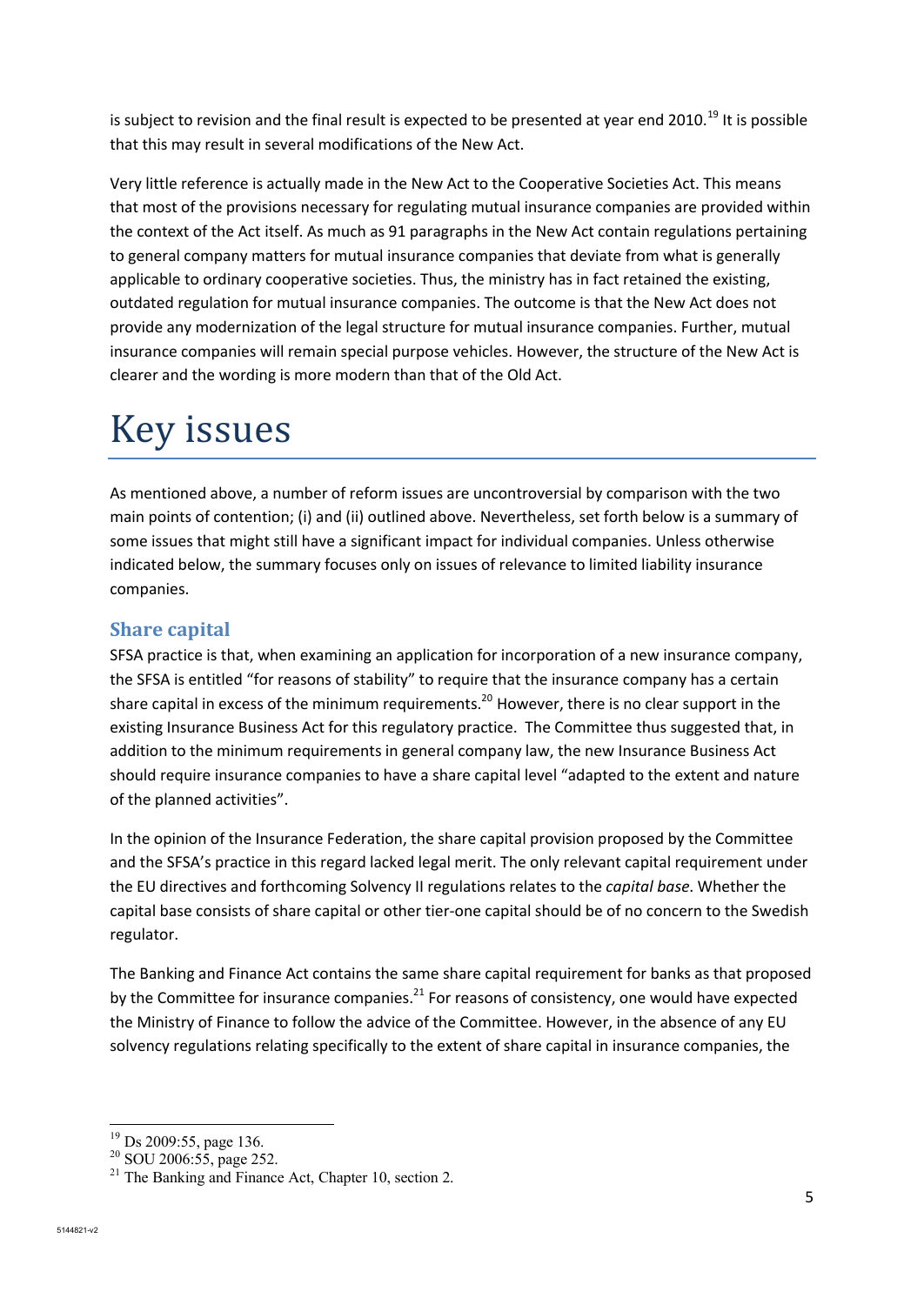ministry has decided not to request insurance companies to have any share capital in excess of the minimum requirements.<sup>22</sup>

# **Authorization and the legal entity**

An important consequence of the proposed future applicability of the Companies Act in relation to limited liability insurance companies is the fact that such companies will cease to be special (insurance) purpose vehicles*. Insurance companies limited by shares* will no longer be incorporated under a special incorporation authorization (referred to as a "concession"). They will become ordinary companies with a "permit" to conduct insurance business. This means that an existing ordinary company may become an insurance company.<sup>23</sup>

A company that has once been granted a permit to become an insurance company will also be able to change its line of business. However, to ensure consistency with the Banking and Finance Act, the Ministry of Finance has agreed with the Committee that an insurance company should be able to become another kind of regulated entity only (i.e. another kind of financial institution, such as a bank).<sup>24</sup> Today, for tax reasons (e.g. through the creation of untaxed reserves), a significant amount of capital is locked in as assets of insurance companies. The opportunity for diversification of a less successful insurance operation should therefore be of great interest to several insurance companies (as well as their consultants); even if this is limited to other regulated financial activities.

The insurance industry appears to have made no objections in relation to the above features of the Proposal. In light of the proposed consistency with the Banking and Finance Act, it is thus likely that this important feature of the proposed New Act will survive the legislative process.

According to the Memo, *mutual insurance companies* and *friendly societies* will remain special purpose vehicles. It will thus be possible to obtain a permit for conducting insurance activities in these forms only if the mutual insurance company or friendly society is incorporated following the receipt of the permit to conduct insurance business.<sup>25</sup> Arguably, the prevailing impression is that the Ministry of Finance agrees with the Swedish Insurance Federation's opinion that the Cooperative Societies Act is either outdated or otherwise unsuitable for mutual insurance companies. Thus, the ministry has obviously drawn the conclusion that the simplest solution is to continue with the existing legislative structure, at least for the time being.

### **Portfolio Transfers**

The existing Insurance Business Act states only that the SFSA should consider the rights of policyholders when examining whether a permit for a contemplated portfolio transfer should be granted.<sup>26</sup> However, the Committee indicated that the SFSA also considered the interests of insureds and beneficiaries in its decisions relating to proposed portfolio transfers.<sup>27</sup> The suggestion by the

<sup>22</sup> Ds 2009:55, pages 158-159

 $^{23}$  Ds 2009:55, page 161

<sup>&</sup>lt;sup>24</sup> Ds 2009:55, page 193

<sup>25</sup> Ds 2009:55, pages 212 and 274.

<sup>&</sup>lt;sup>26</sup> The Old Act, Chapter 15, section 3.

<sup>&</sup>lt;sup>27</sup> SOU 2006:55, page 551.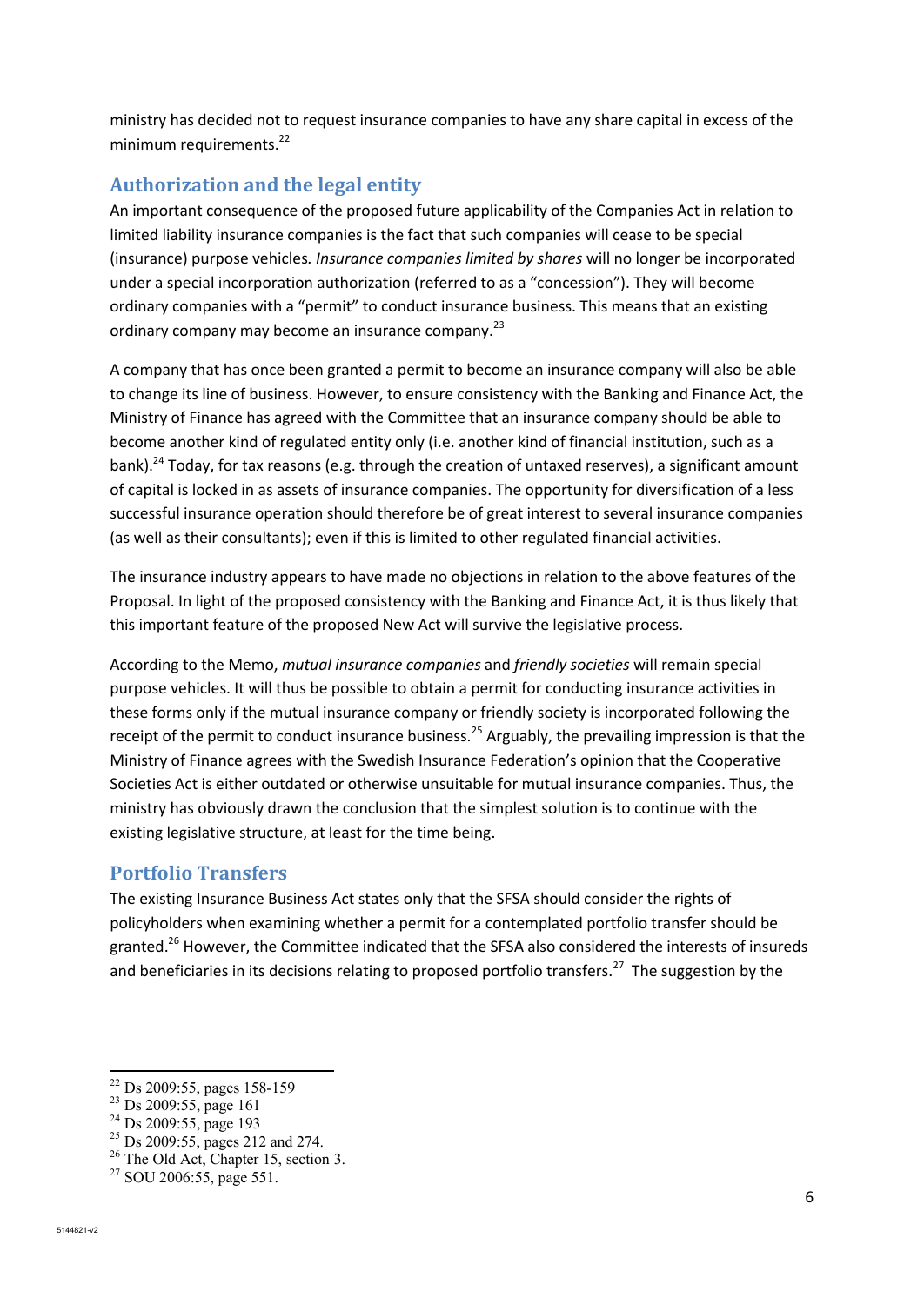Committee to include such considerations in the wording of the new provisions<sup>28</sup> did not give rise to any objections from the insurance industry and has now been included in the New Act.<sup>29</sup>

As noted, both the Committee and the Ministry of Finance have proposed that it should be possible for an insurance company to revoke its insurance permit and apply for another kind of authorization (e.g. as a bank). However, only insurance companies may conduct insurance business. An insurance company must therefore transfer its portfolio of insurance policies to another insurance company prior to revoking its insurance permit. The New Act will not retain the existing stipulation that an insurance company must automatically enter into liquidation if it transfers its entire insurance portfolio.<sup>30</sup> The transfer of the portfolio will only result in forced liquidation when the SFSA, as a consequence of the transfer, decides to revoke the permit to conduct insurance business.<sup>31</sup> Hence, the insurance company may avoid liquidation if it has been granted another kind of authorization prior to the revocation, whether the revocation of the permit has been made voluntarily or on the initiative of the SFSA.<sup>32</sup>

#### **Secrecy**

According to the Old Act, insurance companies only have secrecy obligations in relation to genetic information and information that could reveal the identity of a beneficiary.<sup>33</sup> However, according to the Banking and Finance Act, a bank is not entitled to reveal any details of its business relations with a customer unless the information is required for a criminal investigation.<sup>34</sup> The Committee did not make similar proposals for insurance companies, on the understanding that another committee would consider the advantages and disadvantages thereof.<sup>35</sup> The Insurance Federation did not approve of such a delay and pointed out that there was an urgent need for a solution, as most insurance companies already undertook to apply a general secrecy obligation, although they were under no legal obligation to do so. The Insurance Federation feared that, in the absence of supporting legal provisions, contractually applied secrecy could conflict with a public duty to provide information. It will certainly be disappointing for many to read in the Memo that the possible introduction of a general secrecy obligation for insurance companies will, once again, be postponed awaiting further consideration.<sup>36</sup>

#### **Contribution principle**

Unless otherwise agreed between an insurance company and its policyholders, any profit to be distributed to policyholders shall be divided between them in relation to each policyholder's contribution to the profit (the contribution principle).<sup>37</sup> When the computation is made, each class of insurance shall be considered separately.

 $28$  SOU 2006:55, page 298.

<sup>&</sup>lt;sup>29</sup> Ds 2009:55, page 206

<sup>&</sup>lt;sup>30</sup> The Old Act, Chapter 14, section 3 compared to the New Act, Chapter 11, section 43.

<sup>&</sup>lt;sup>31</sup> The New Act, Chapter 16, section 9.

<sup>&</sup>lt;sup>32</sup> Ds 2009:55, page 193.

<sup>&</sup>lt;sup>33</sup> The Old Act, Chapter 7, sections 20 and 20a.

<sup>&</sup>lt;sup>34</sup> The Banking and Finance Act, Chapter 1, sections 10-12.

<sup>&</sup>lt;sup>35</sup> SOU 2006:55, page 265.

<sup>36</sup> Ds 2009:55, page 167.

<sup>&</sup>lt;sup>37</sup> The Old Act, Chapter 12, section 6.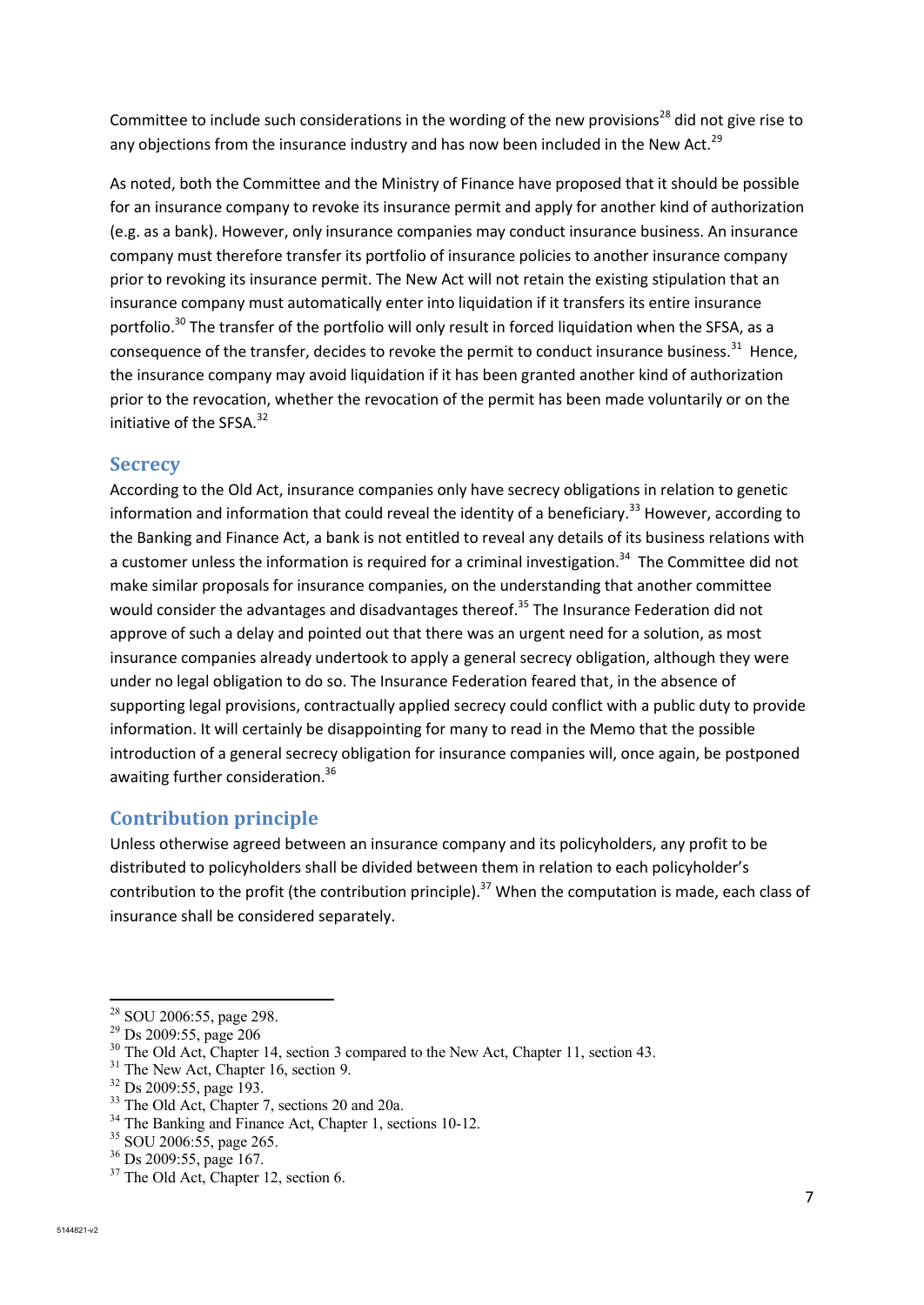The Committee had suggested that the contribution principle was unnecessary and should be abolished<sup>38</sup> as all insurance companies, according to SFSA instructions.<sup>39</sup> are liable to clearly disclose which profit distribution techniques that will be applied for each policy. The SFSA did not share this view and pointed out that profit distribution matters are not always clear and that the existence of a principle, although not mandatory, would provide a useful basis for handling unclear profit distribution issues both from a consumer and a supervisory point of view.<sup>40</sup> With a consumer protection objective in mind, the Ministry of Finance has decided to keep the contribution principle in the New Act as an optional instrument. $41$ 

#### **Agreements with closely connected persons**

To ensure consistency with the Banking and Finance Act, the Ministry of Finance agrees with the Committee that Swedish insurance companies should no longer be able to enter into agreements with any person or company closely connected to the insurance company (e.g. employees, directors, certain shareholders) or family members or companies closely connected to such persons or companies, unless any such agreement is approved by the board of directors, registered in a specific register and entered into on normal conditions or otherwise with a business purpose.<sup>42</sup>

#### **Loan prohibition**

Swedish limited liability companies are subject to a loan prohibition. This means that they cannot lend money to or grant security: (i) in favour of shareholders or directors of the board or the managing director or persons or companies closely related to such persons or companies; or (ii) with the intent that the borrower shall be able to acquire shares in the company or another company in the company group.<sup>43</sup> However, in light of the nature of its operations, banks are (with certain important modifications) exempt from the loan prohibition $44$  and insurance companies are exempt from the first part of the loan prohibition as regards lending money to or granting security in favour of shareholders.<sup>45</sup>

Considering the proposed solution concerning agreements with closely connected persons or companies (see above), the Committee pondered over the delicate issue whether the exemptions from the loan prohibition in the Banking and Finance Act could be extended to insurance companies. It concluded that the existing exemption relating to prohibition against lending money to or granting security in favour of shareholders could be expanded to include directors of the board and the managing director (and closely related persons or companies). However, the Committee remained reluctant to allow insurance companies to be exempted from the second part of the provision

<sup>38</sup> SOU 2006:55, page 283.

<sup>39</sup> FFFS 2003:7 and 2006:2.

<sup>40</sup> Fi Dnr 06-6243-001, page 4.

<sup>41</sup> Ds 2009:55, pages 181-182

 $42$  Ds 2009:55, page 185.

<sup>43</sup> The Companies Act, Chapter 21, sections 1-6.

<sup>&</sup>lt;sup>44</sup> The Banking and Finance Act, Chapter 10, section 17.

<sup>&</sup>lt;sup>45</sup> The Old Act, Chapter 12, section 12. Please note, however, that life insurance companies that are providing occupational retirement provisions (i.e. companies that are providing services under the EU IORP Directive),are not entitled to mortgage any asset or otherwise give security in favour of a third party. This prohibition will be retained in the New Act (Chapter 4, section 6)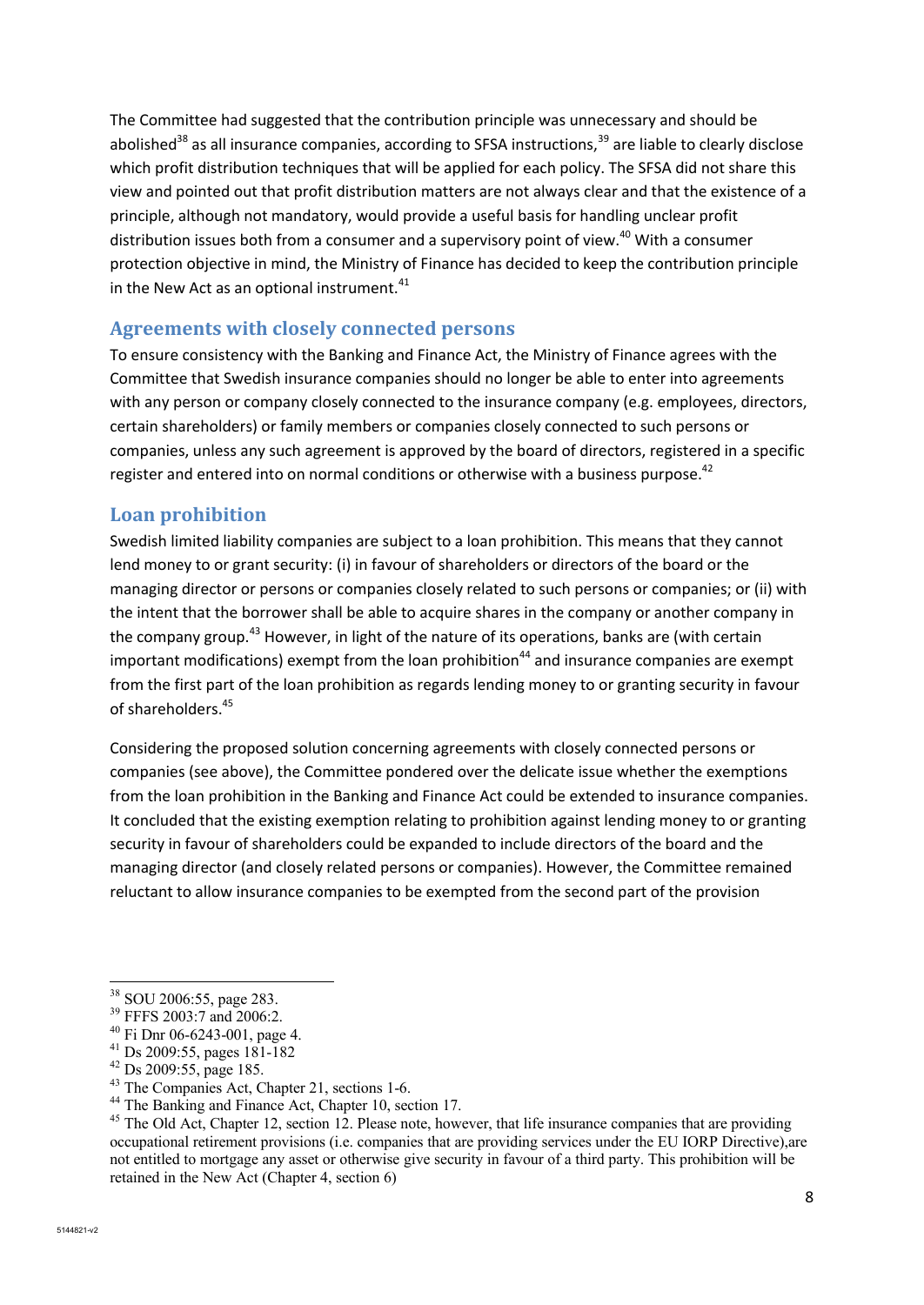(hereafter referred to as the "Acquisition Loan Prohibition").<sup>46</sup> This is a view that has been shared by the Ministry of Finance.

The definition of a company group in the Old Act differs from the corresponding definition in the general Companies Act, which will be applicable by reference in the New Act. Neither the Committee nor the Ministry of Finance has chosen to consider that this may have implications for the extent of applicability of the Acquisition Loan Prohibition. A "company group" consists of a parent company and at least one subsidiary. Under the general Companies Act, any company limited by shares qualifies as a "parent company".<sup>47</sup> Under the Old Act, however, only an "insurance company" qualifies as a parent company to an insurance company.<sup>48</sup> Thus, if the shares of an insurance company are held by any other kind of entity, the insurance company and its shareholder do not form a company group. This means that if the intent of a loan is that the borrower shall be able to acquire shares in the legal entity that holds the shares in the lending insurance company, the loan prohibition in the Old Act is applicable only if the shareholder is an insurance company. By making the general Companies Act applicable to insurance companies limited by shares, the ministry will thus significantly increase the scope of applicability of the Acquisition Loan Prohibition.

#### **Derivatives**

In December 2008, the SFSA published a memo in which the authority declared its view on the interpretation of the existing Insurance Business Act in relation to the use of options, futures and other derivatives contracts.<sup>49</sup> The conclusion was that neither options, futures nor other derivatives contracts were permissible to enter into within a life insurance policy for which the policyholder (and not the insurance company) carried the investment risk. This view was somewhat surprising as it meant that the SFSA denied the policyholders a possibility to mitigate risks that the insurance company had been at liberty to use if the risks had been the insurance company's own risks. The Ministry of Finance has now clarified the issue in the New Act. Provided that certain other requirements are met, it may be permissible to enter into options, futures and other derivatives contracts even if the related risks are carried by the policyholders.<sup>50</sup>

#### **Demergers**

According to the Memo, $51$  insurance companies should be able to enter into a public demerger procedure whereby a court of law – after examination by the SFSA – can grant the insurance company the right to either: (i) transfer all of its assets and liabilities to two or more other legal entities (whether existing or newly established), following which the insurance company would be automatically dissolved (without any liquidation procedure); or (ii) transfer a part of its assets and liabilities to one or more other legal entities (whether existing or newly established). The regulated part of an insurance company's activity must be transferred to another insurance company (or insurance companies).<sup>52</sup>

<sup>46</sup> SOU 2006:55, page 287.

<sup>47</sup> The Companies Act, Chapter 1, section 11.

<sup>&</sup>lt;sup>48</sup> The Old Act, Chapter 1, section 9

<sup>49</sup> Promemoria 2008-12-17

<sup>50</sup> Ds 2009:55, page 379.

<sup>51</sup> Ds 2009:55, page 190.

<sup>&</sup>lt;sup>52</sup> SOU 2006:55, page 292.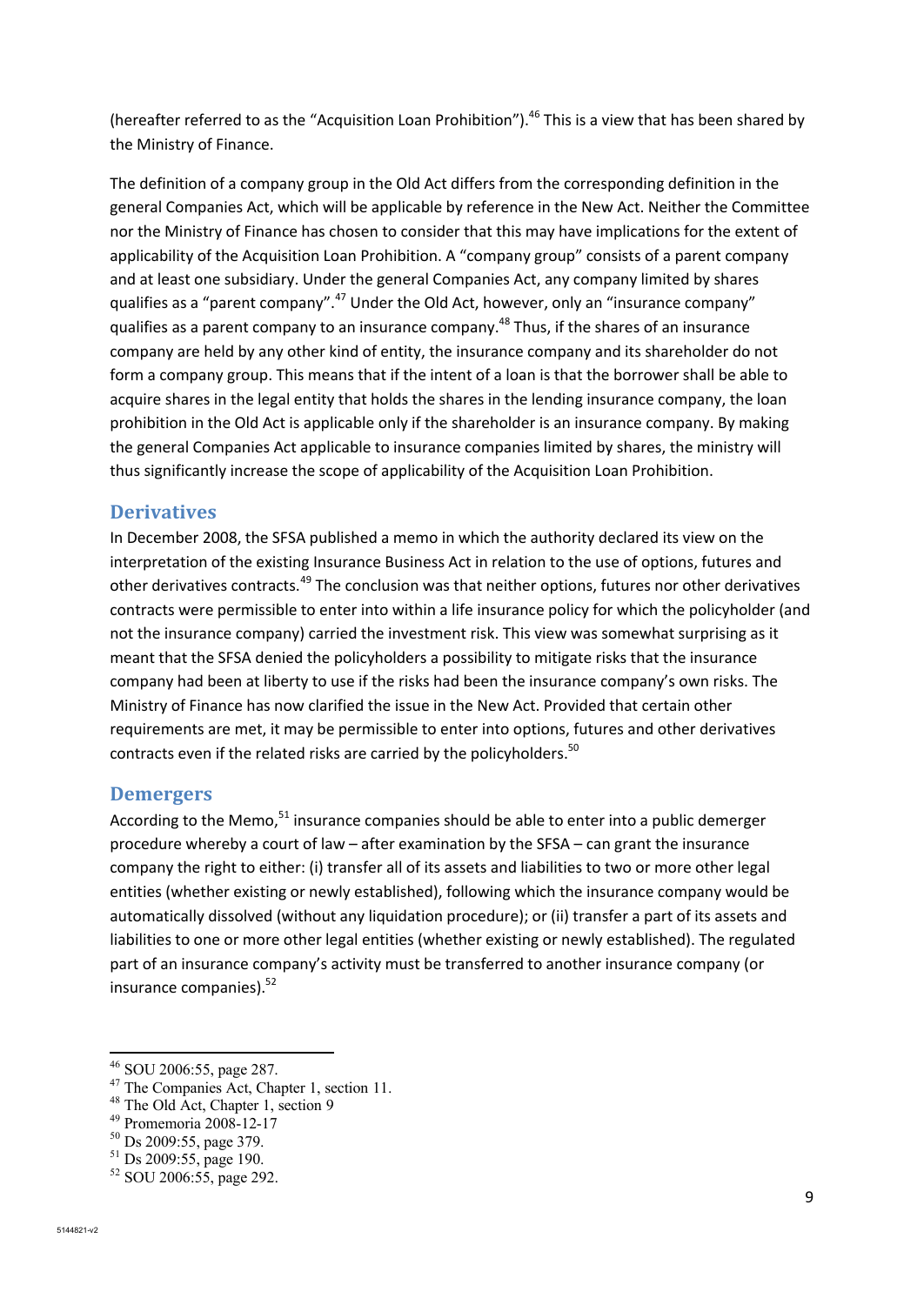As indicated above, Swedish insurance companies are able to transfer their portfolios of insurance policies to other insurance companies. However, a portfolio transfer procedure relates only to the insurance company's insurance undertakings. Transfer of other debts and liabilities of the transferee has been achievable only through a merger (see below) or subject to the individual consent of each relevant creditor. Demergers will thus simplify the transfer of complex businesses in cases where a merger or a complicated renegotiation of outstanding liabilities is not desirable. The fact that insurance companies will be able to make use of the proposed demerger procedure for transfer of non-regulated parts of their activities to companies that are not insurance companies is another innovation. Further, compared to a 100% portfolio transfer, a demerger where all assets and liabilities are transferred will result in the immediate dissolution of the insurance company instead of the sometimes rather complicated liquidation procedure that now follows from a total portfolio transfer.

#### **Mergers**

According to the existing Insurance Business Act,  $53$  a merger is a procedure whereby either: (i) one insurance company acquires all of the assets and liabilities in one or more other companies (whether insurance companies or not); or (ii) one company, together with one or more other companies (whether insurance companies or not), transfers all of its assets and liabilities to a newly established insurance company. The merger provisions of the general Companies Act relate to any company limited by shares. However, only insurance companies may conduct insurance business. Accordingly, an insurance company may not transfer all of its assets and liabilities to an ordinary company. Thus, although the general Companies Act will become applicable to insurance companies limited by shares, specific merger provisions in the New Act shall be applied if any of the parties to a merger is an insurance company. 54

Previously, only a Swedish company limited by shares qualified as a "company" and only a Swedish insurance company limited by shares qualified as an "insurance company". However, Sweden has recently implemented the EU Cross-border Merger Directive.<sup>55</sup> As of July 15, 2009, the definitions of a "company" and an "insurance company" have been extended to include EEA domiciled legal entities that are equivalent to Swedish companies limited by shares and insurance companies limited by shares.<sup>56</sup> One can only speculate on how this liberalization of Swedish law will change the structure of established and future cross-border insurance company acquisitions, such as the old Mutual/Skandia transaction and the more recent Storebrand/SPP transaction.

The SFSA's position has previously been that a merger, which includes the transfer of insurance policies, can be achieved only through a combination of a portfolio transfer procedure (relating to the rights of the policyholders) and a merger procedure (relating to the rights of all other creditors). According to the Committee, however, this has been a misunderstanding of the legislative intent.<sup>57</sup> During the preparations for the implementation of the EU Cross-border Merger Directive, the SFSA suggested that notification procedures in favour of policyholders (similar to the notification procedures that are applicable in relation to portfolio transfers) should be added to the merger

<sup>53</sup> The Old Act, Chapter 15 a, section 1.

<sup>&</sup>lt;sup>54</sup> The New Act, Chapter 11, section 30

<sup>55</sup> Prop. 2008/09:180.

<sup>56</sup> Prop. 2008/09:180, page 15.

<sup>57</sup> SOU 2006:55, page 292.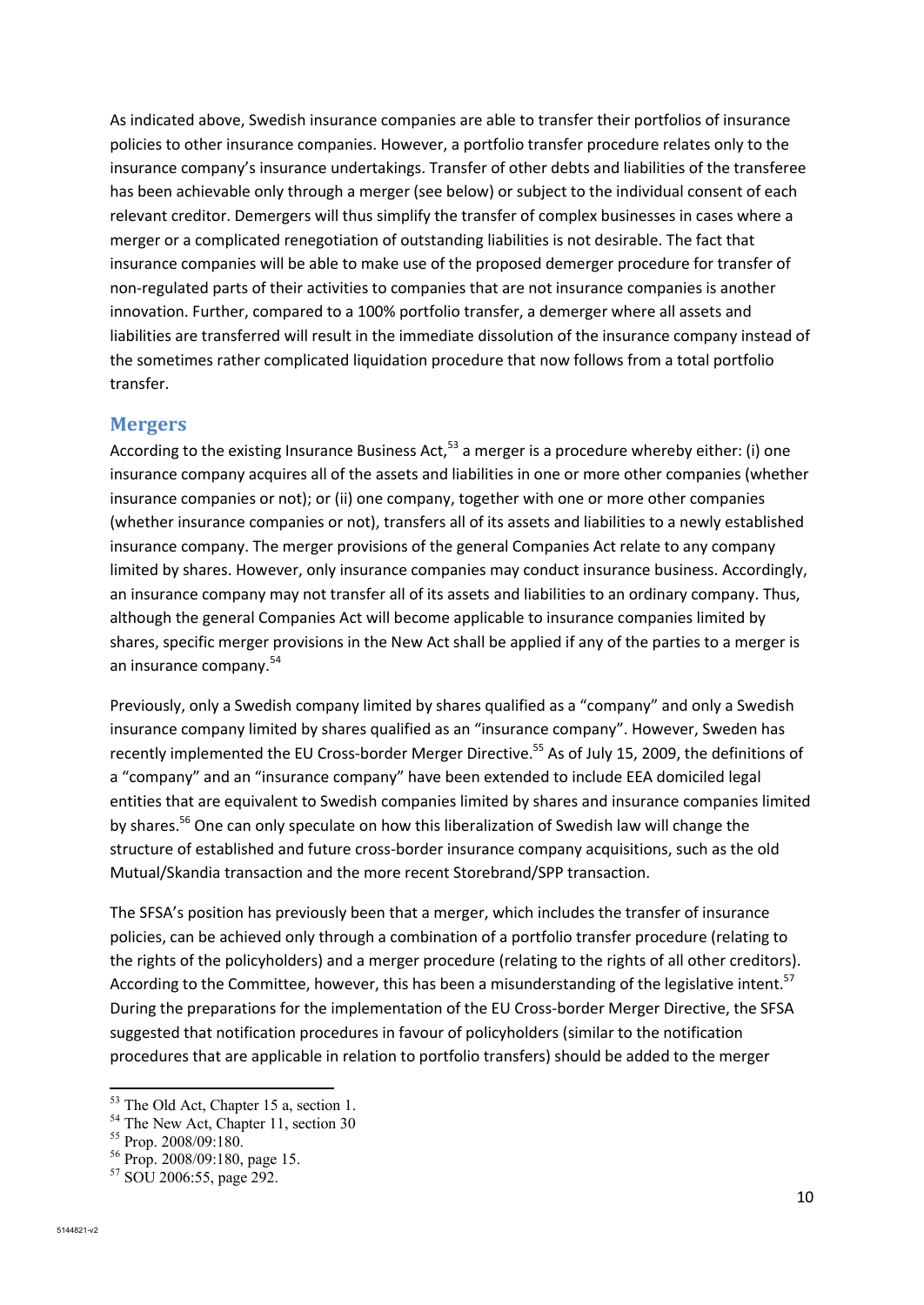provisions.<sup>58</sup> According to the Government, however, the introduction of notification procedures, whether in relation to internal Swedish or cross-border mergers, would represent a severe interference with the current merger regulations.<sup>59</sup> Further, the Ministry of Finance now clarifies in the Memo that a merger - like a demerger (see above) - is an *alternative* to a portfolio transfer.<sup>60</sup> This means that a merger procedure will include *all* liabilities of the insurance company (whether to policyholders or others). This clarification will simplify any future mergers.

#### **Directors' and Officers' liability issues**

Many of the insurance law reforms in recent years have emanated from various scandals and expressions of mistrust among policyholders against the management of certain life insurance companies. It was thus somewhat surprising that the Committee proposed limitations of the liability of the managing director and the board of directors for damages caused to shareholders and other third parties, by abolishing those persons' special liability for breaches of technical guidelines and investment guidelines. $61$  This view of the Committee is, however, shared by the Ministry of Finance. No specific liability for breaches of any internal guidelines is thus incorporated in the New Act.<sup>62</sup> From a consumer protection point of view, this might be an initiative that will prove difficult to explain.

#### **Liability issues for Actuaries**

The Committee also proposed the abolishment of the specific liability of the actuary for damages caused to the company or its shareholders and other third parties.<sup>63</sup> According to the Committee, the actuary should only be liable for damages to the same extent as any other employee. The reason for this proposal was that the responsibility of the board of directors and the managing director would become clearer as a result.<sup>64</sup> However, the commentary to the existing Insurance Business Act states that the assessments made by an actuary call for "specialist competence" and further notes that "important decisions of the board of directors and the managing director" are based on this. Even the insurance company's auditors are "completely dependent on the actuary".<sup>65</sup> Given that any liability of the board of directors and the managing director is negligence based, it is thus unlikely that a court of law would find a director of the board or a managing director liable for damages due to actuarial mistakes.

The Ministry of Finance has recognized that the board of directors and auditors are often completely dependent on the actuary's mathematical and statistical skills. However, the ministry is of the opinion that the same could be said for a number of other experts and key employees. The ministry has thus decided not to incorporate any specific liability for the actuary in the New Act.<sup>66</sup> It is difficult to see how this proposal, partly based on considerations made by a previous committee some 14

<sup>58</sup> Remissvar 2009-03-09, FI Dnr 09-1535.

<sup>59</sup> Prop. 2008/09:180, page 66.

<sup>60</sup> Ds 2009:55, page 188-189

 $61$  The Old Act, Chapter 16, section 1 and SOU 2006:55, page 306.

<sup>62</sup> Ds 2009:55, page 198.

<sup>&</sup>lt;sup>63</sup> The Old Act, Chapter 16, section 1.

<sup>64</sup> SOU 2006:55, page 306.

<sup>65</sup> Kommentar till försäkringsrörelselagen, tredje upplagan, page 230.

<sup>66</sup> Ds 2009:55, pages 186 and 198.